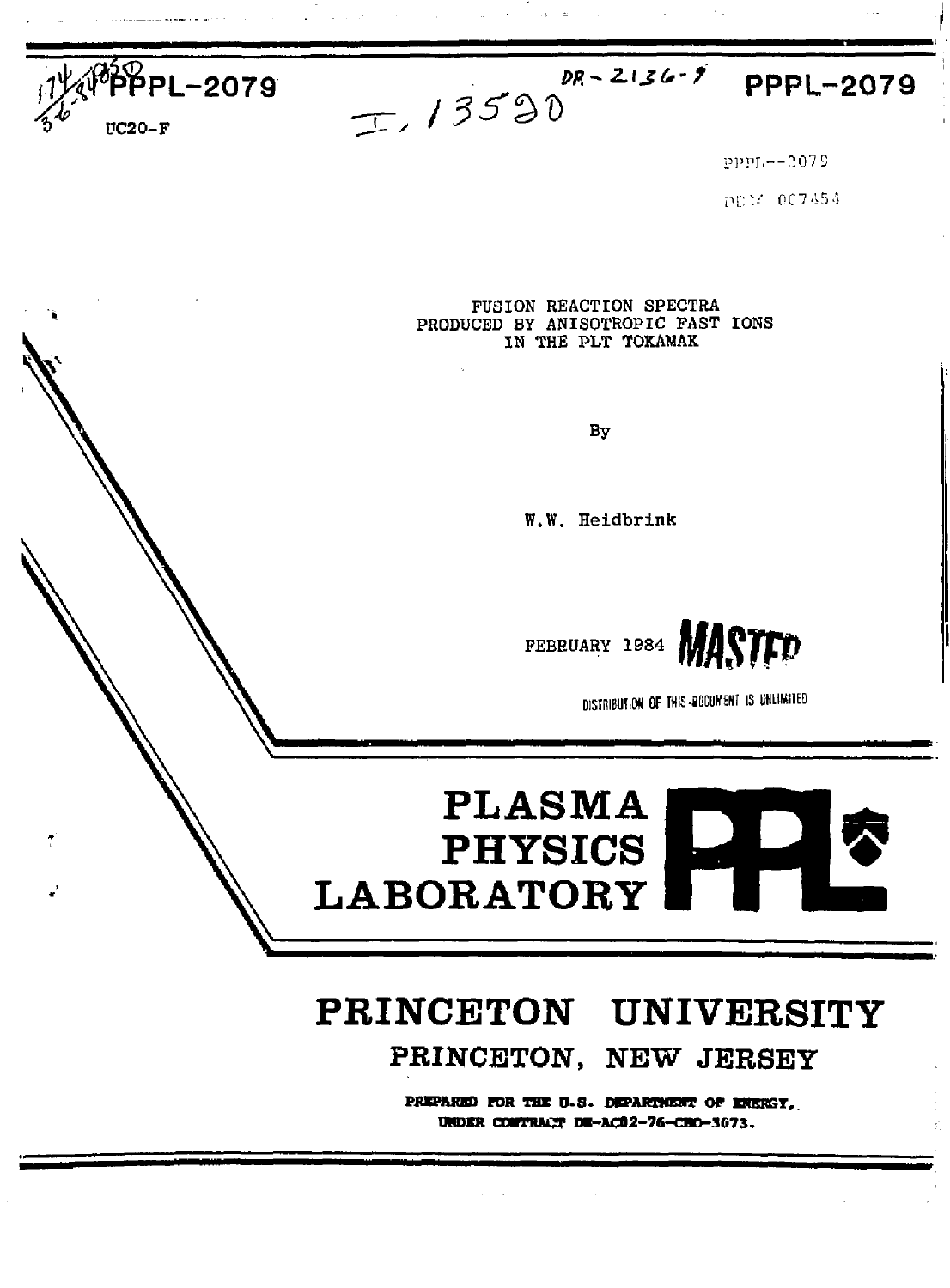Government Neuther the United States Government not any agency thereof, not any of their *Ululiui n* **\*S<sup>I</sup>** es and the second second second second second second second second second second second second second second<br>Antista Second Second Second Second Second Second Second Second Second Second<br>Antista Second Second Second Secon The report was prepared as on account of work spansional in, in signing of the I toted Shates Government of the signific street significant conservation of the significant conservation of the significant conservation of t

 $\leq$ **5** 

Thus rep<br>Coverent diffuse  $\beta$ <br>corporation in the process  $\beta$ <br>in the process  $\beta$ <br>in the process  $\beta$ <br>in the process  $\beta$ <br>in the process of the process of the process of the process of the process of the process of the p

bifty for the security, complictors), at usefulnes of any information, apparently, problet, of principle problems of structure in the content of the security of the second content of the second problems of the second prob

e agency the<br>line of the second second second second second second second second second second second second second second<br>line of the second second second second second second second second second second second second sec

 $m \left( n + n \right) \left( n + n \right)$ <br>  $m \left( n + n \right) \left( n + n \right)$ <br>  $m \left( n + n \right) \left( n + n \right)$ <br>  $m \left( n + n \right) \left( n + n \right)$ <br>  $m \left( n + n \right) \left( n + n \right)$ <br>  $m \left( n + n \right) \left( n + n \right)$ <br>  $m \left( n + n \right) \left( n + n \right)$ <br>  $m \left( n + n \right) \left( n + n \right)$ <br>  $m \left( n + n \right) \left( n + n \right)$ 

### **FUSION REACTION SPECTRA E** PRODUCED BY ANISOTROPIC FAST IONS **IN THE PLT TOKAMAK**

W.W. HEIDBRINK Plasma Physics Laboratory, Princeton University Princeton, New Jersey, United States of America

#### **ABSTRACT**

For "beam-target" fusion reactions, collimated measurements of the energy spectrum of one of the reaction products can provide information on the degree of anisotropy of the reacting beam ions. Measurements of the spectrum *of* 15 MeV protons produced by reactions between energetic <sup>3</sup>He ions and relatively cold deuterons during fast wave minority heating in the **PLT** tokamak indicate that the velocity distribution of fast <sup>3</sup>He ions is peaked perpeno cular to the tokamak magnetic field.

DISTRIBUTION OF THIS-INCUMENT IS UNLIMITED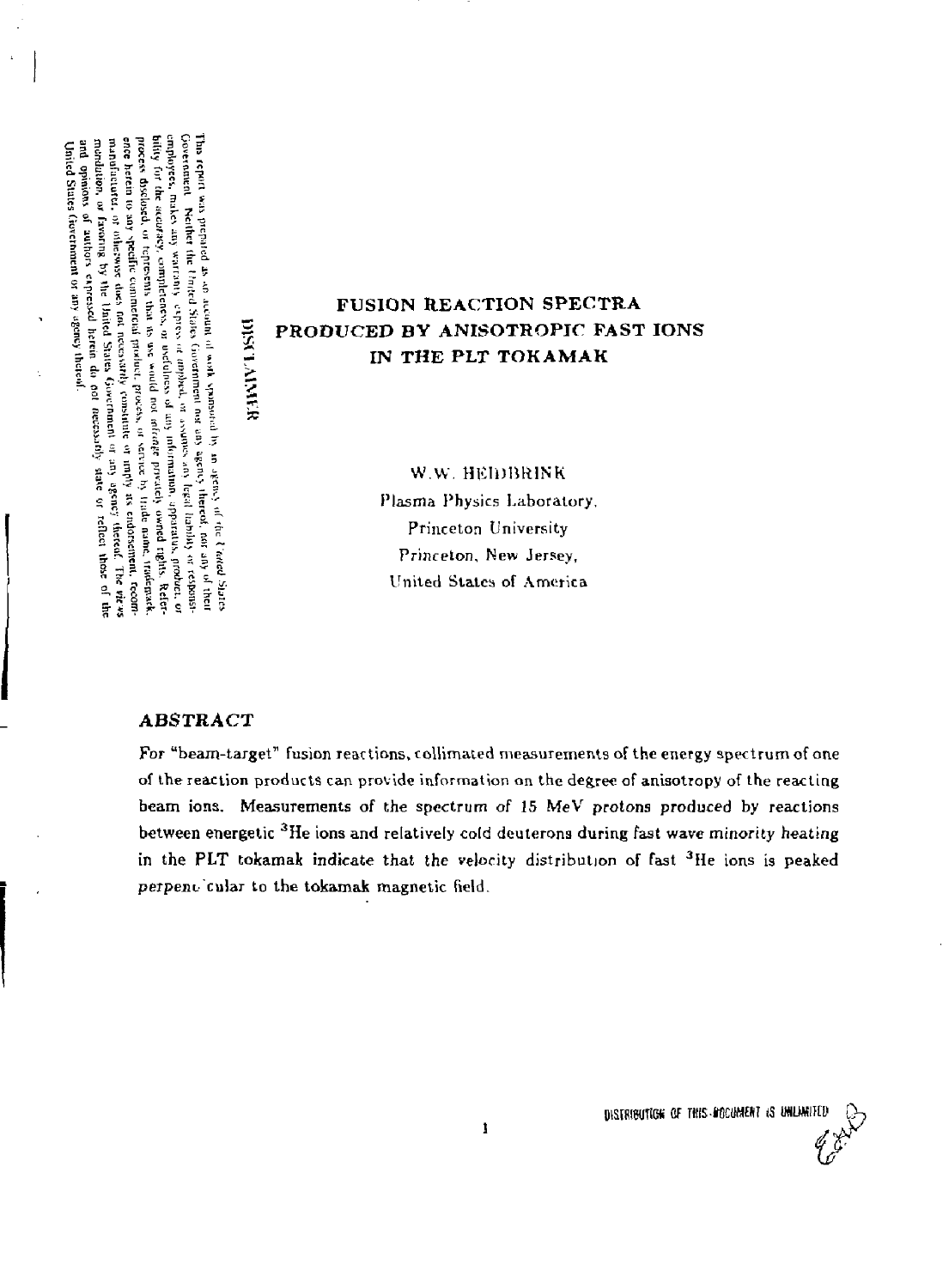#### L. INTRODUCTION

Several authors  $1.2$  have related the energy distribution of neutrons produced by thermonuclear reactions to the temperature of the reactants, but no analytical treatments and only one set to numerical calculations [3] relating the distribution function of nonthermal reactant in the energy spectrum of fusion reaction products has been published In accuse controlled is sign experiments, however, the largest fusion reaction rates [4] and the most easily ineasured fusion spectra are achieved in plasmas with non-thermal populations. Measure of these spectra can provide information about the "tail" (nonthermal part of the distribution function that may be difficult to obtain using other diagnostic technical section of date, there have been only a few spectral measurements of fusion neutrens made with narrowly collimated detectors [5] 9], in part due to the massive collimators (e) and stepect scattered neutrons when using conventional detection techniques Recently as demonstrated the feasibility of charged fusion product detection in magnetic to comments using surface barrier detectors [10,11]. With these detec- $\therefore$  samak historic spectra with compact collimation and  $\sim 100 \text{ keV}$ tors, measure energy results.  $\sim$   $\sim$   $\sim$   $\sim$   $\sim$   $10.12$ .

This paper presents analytical expressions for the fusion energy distribution produced in reactions octwise solid target ions and a monoenergetic, possibly anisotropic, beam for the case of a ti, we reaction that is isotropic in the center-of-mass (cm) frame. It then applies these extressions to recent measurements of the 15 MeV proton spectrum produced during not show minority heating in the PLT tokamak [13]. The measurements reported here amproves the energy resolution of 15 MeV proton spectral measurements made previously on  $1!T-14$ , where the highest proton energies were cut off by the finite width of the surface barrier detector. When the full energy of all the protons is measured, the asymmetric, downward-shifted spectrum reported previously becomes a spectrum with two peaks separated by about 2 MeV. Analysis of this spectrum in terms of a model twocomponent distribution function that has one component purely perpendicular and the other purely isotropic in velocity space indicates that  $\stackrel{>}{\sim}$  90% of the high energy <sup>3</sup>He ions created by the waves have velocities perpendicular to the tokamak toroidal field.

#### 2. THEORY

For a reaction 2(1.3)4 where particles 1,2,3,4 are the projectile, target, and products,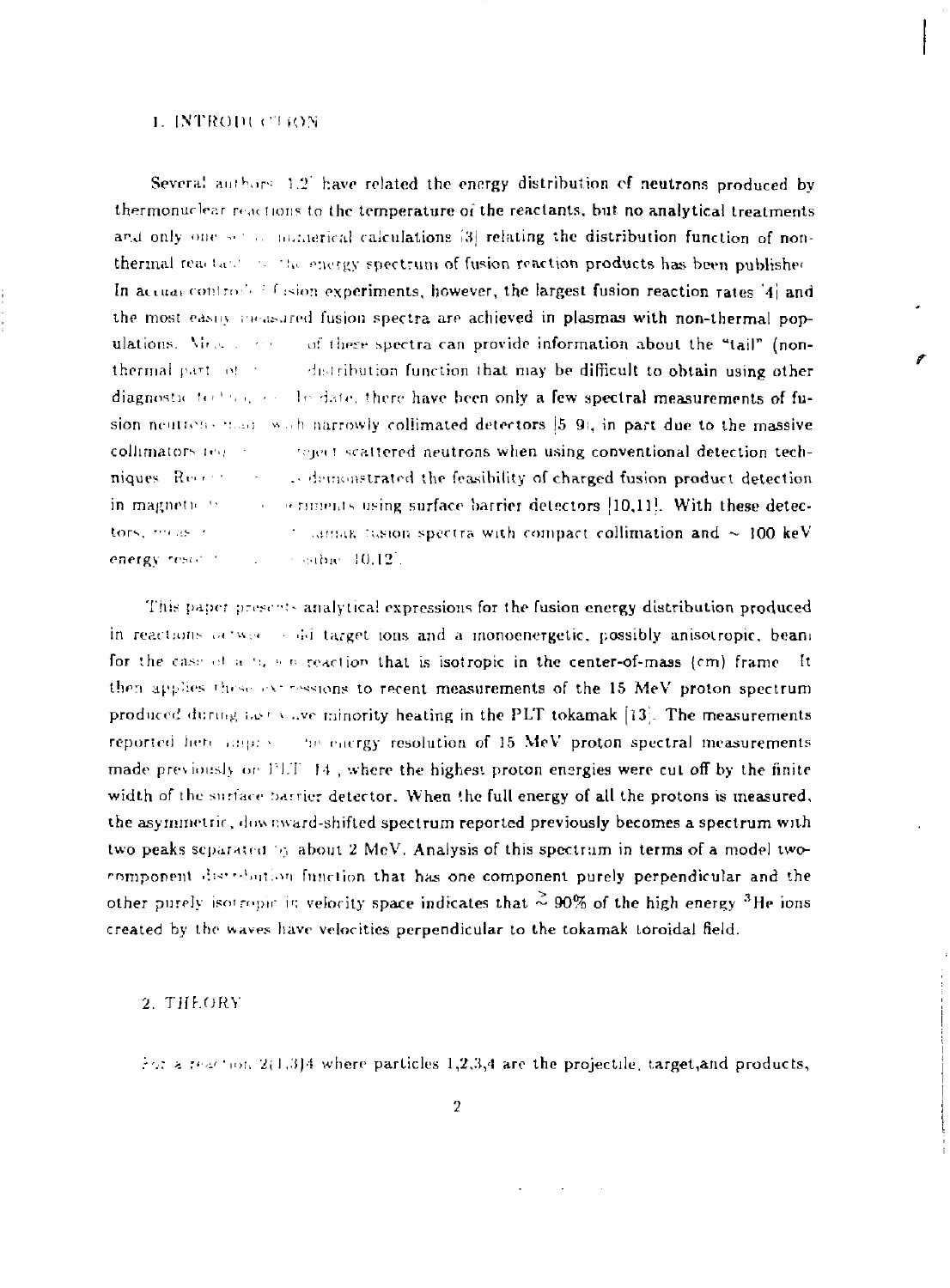respectively, the energy of particle 3 using non-relativistic kinematics is  $\{1\}$ 

sections are of the form *\2:* 

$$
E_3 = \frac{m_4}{m_3 + m_4} (Q + K) + V \cos \theta \sqrt{\frac{2m_3 m_4}{m_3 + m_4}} (Q + K) + \frac{1}{2} m_3 V^2, \tag{1}
$$

where  $Q$  is the fusion energy,  $K = \frac{1}{2} m_1 m_2 v^2/(m_1 + m_2)$  is the relative kinetic energy,  $v = v$  $\vec{v}_2$  is the relative velocity,  $\vec{V}=(m_1 \vec{v}_1 + m_2 \vec{v}_2)/(m_1 + m_2)$  is the cm velocity, and  $\theta$  is the angle between  $\vec{V}$  and the cm velocity of particle 3. Our objective is to deduce the energy distribution of product 3,  $F(E_3)$ , given the reactant distributions  $f_1(\vec{v}_1)$  and  $f_2(\vec{v}_2)$  and the reaction probability  $\sigma v(v,\theta)$ . We assume that the fusion cross section is isotropic in angle, i.e.,  $\sigma = \sigma(v)$ , which is valid for the d(t,n) and d(<sup>3</sup>He,p) $\alpha$  fusion

reactions below the resonance energy [15,16]. The  $d(d,p)$  and  $d(d,n)$  fusion reaction cross

$$
\sigma_{dd}(v,\theta) \simeq A(v) (1 + B \cos^2 \theta), \qquad (2)
$$

where  $B \approx 0.1$  0.3 so our treatment is only approximately valid for these reactions. In laboratory plasmas, the fusion energy *Q* is several orders of magnitude larger than the reactant kinetic or cm energy so we order the equation in half-integer powers of the small parameter  $\epsilon \sim m_3 V^2/Q$  and neglect terms that enter in order  $\epsilon$   $^{\tilde{z}}$  . For most cases of interest  $\sigma(v)$  is a rapidly increasing function of the relative velocity so that the weighting factor  $\sigma v f_1(v_1) f_2(v_2)$  is largest when v is maximized. For ion distributions  $f_1$  and  $f_2$  with comparable velocities, such as in a thermonuclear plasma, *v* is largest when the reactants collide head on. This implies that most reactions occur with the cm velocity  $V \sim 0$ . which from Eq.  $(1)$  implies that the resulting fusion-product energy distribution is peaked about  $E_3 = m_4 (Q + K)/(m_3 + m_4)$  [1]. Here, however, we consider the special case of "beam-target" reactions for which  $v_1 \gg v_2$ , which implies  $\sigma(v) \simeq \sigma(v_1)$  independent of  $\vec{v}_2$ . Under these conditions, it is only the distribution function of the beam and the cross section that determine the fusion-product energy distribution. The general expression for the fusion-product energy distribution function  $F(E_3)$  becomes

$$
\int_{E_l}^{E_u} F(E_3') dE_3' \propto \int \sigma(v_1)v_1 f_1(\vec{v}_1) H(\vec{v}_1) d\vec{v}_1,
$$
\nwhere 
$$
H(\vec{v}_1) = \begin{cases} 1, & \text{if } E_l < E_3(\vec{v}_1) < E_u; \\ 0, & \text{otherwise.} \end{cases}
$$
\n(3)

Due to a particle's fast gyromotion in a magnetically confined plaama, the particle distribution function is independent of direction in the plane perpendicular to the magnetic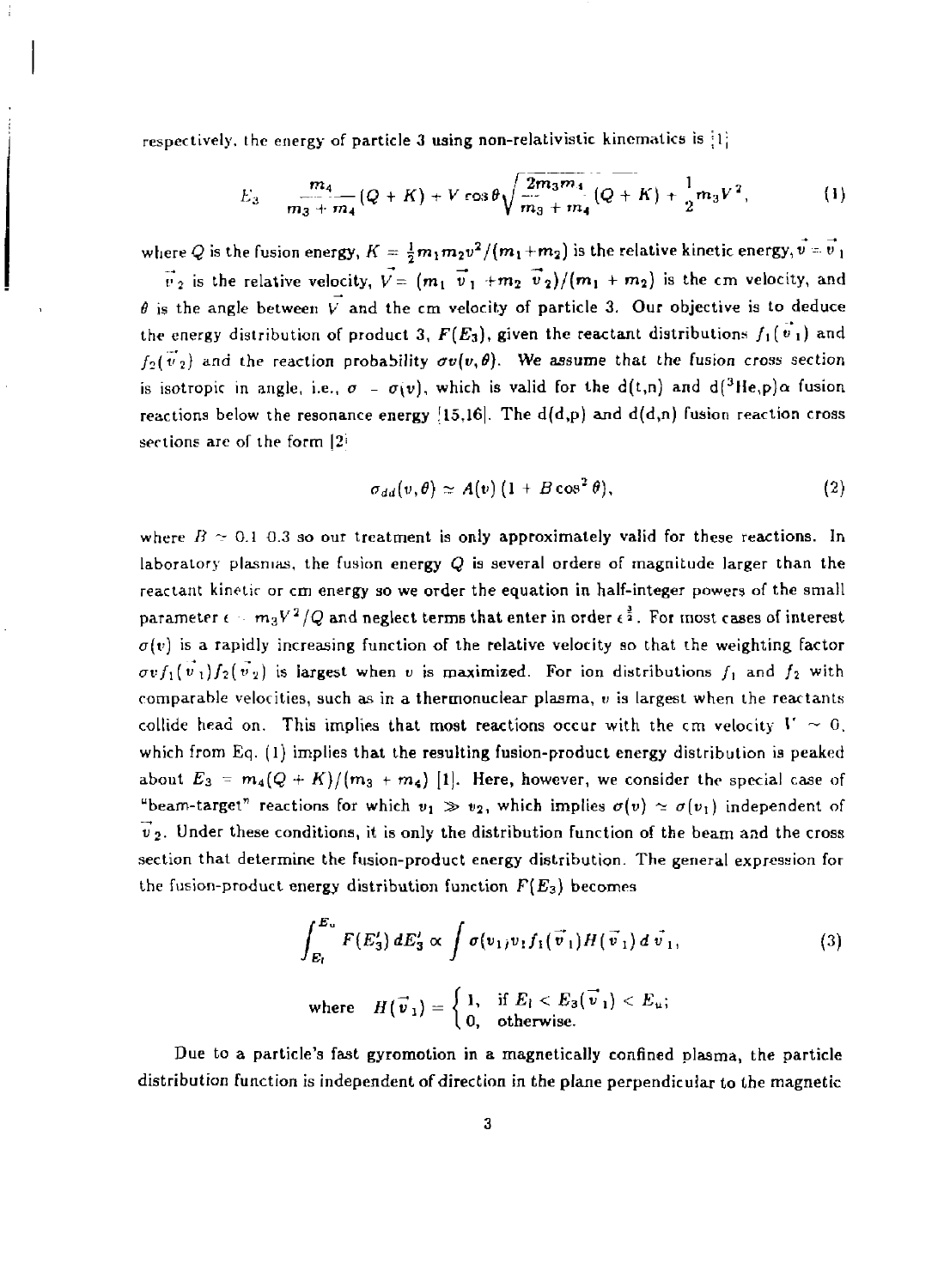field,  $f(\vec{v}_\perp,v_{\parallel}) = f(v_\perp,v_{\parallel})$ . We denote the angle made by the magnetic field vector and the beam particle velocity by  $\chi_1$  and the angle between the field and the velocity vector of the fusion product by  $\chi_3$ . The cm angle  $\theta$  can be reexpressed in terms of the laboratory angle  $\phi$  between the projectile velocity  $\bm{v}_{\texttt{1}}$  and the product velocity  $\bm{v}_{\texttt{3}}$  according to

$$
\cos\theta = \cos\phi - V \sqrt{\frac{m_3(m_3+m_4)}{2m_4Q}} \sin^2\phi + O(\epsilon). \tag{4}
$$

Substituting into Eq. (1) yields

$$
E_3 = \frac{m_4}{m_3 + m_4} (Q + K) + V \sqrt{\frac{2m_3 m_4}{m_3 + m_4} (Q + K)} \cos \phi
$$
  
+  $\frac{1}{2} m_3 V^2 (1 - 2 \sin^2 \phi) + O(Q \epsilon^{\frac{3}{2}}).$  (5)

The next step is to carry out the angular integration in Eq. (3). Define a reduced fusionproduct energy distribution function  $\hat{F}(E).$  For the special case of a monoenergetic beam,  $f_1(\vec{v}_1) = \delta(v - v_b)g(\vec{v}_1/v_1)$ . Since  $\vec{F}$  is a monotonic function of the lab frame angle  $\phi$ ,  $\hat{F}(E) \propto (dE/d\phi)^{-1}g(\phi)$ . For an isotropic monoenergetic beam  $g(\phi) = \sin \phi$  and

$$
\int_{E_i}^{E_u} \hat{F}(E) dE = \ln \left( \frac{1 + k_0 \frac{(E_u - E_0^*)}{\Delta E}}{1 + k_0 \frac{(E_i - E_0^*)}{\Delta E}} \right) / \ln \left( \frac{1 + k_0}{1 - k_0} \right),
$$
\nfor  $|E - E_0^*| < \Delta E$ ,  
\nwhere  $E_0^i = \frac{m_4}{m_3 + m_4} (Q + K) + \frac{1}{2} m_3 V^2$ ,  
\n $\Delta E = V \sqrt{\frac{2m_3 m_4}{m_3 + m_4} (Q + K)},$  and  
\n $k_0 = V \sqrt{\frac{2m_3(m_3 + m_4)}{m_4 Q}}.$  (6)

For a monoenergetic beam that is unidirectional in pitch angle but isotropic in gyro angle

$$
\int_{E_i}^{E_{\infty}} \hat{F}(E) dE = \frac{1}{\pi} \left[ \sin^{-1} \left( \frac{E - E_0^a}{k_1 \Delta E} \right) + k_2 \sqrt{1 - \left( \frac{E - E_0^a}{k_1 \Delta E} \right)^2} \right]_{E = E_i}^{E_u}
$$
(7)  
for  $|E - E_0^a| < k_1 \Delta E$ ,  
where  $E_0^a = E_0^i + \Delta E \left[ \cos \chi_1 \cos \chi_3 - \frac{k_0}{2} (\cos^2 \chi_1 \sin^2 \chi_3 + \sin^2 \chi_1 \cos^2 \chi_3) \right]$   
 $k_1 = \sin \chi_1 \sin \chi_3 (1 + k_0 \cos \chi_1 \cos \chi_3)$ , and  
 $k_2 = \frac{1}{2} k_0 \sin \chi_1 \sin \chi_3 / (1 + k_0 \cos \chi_1 \cos \chi_3)$ .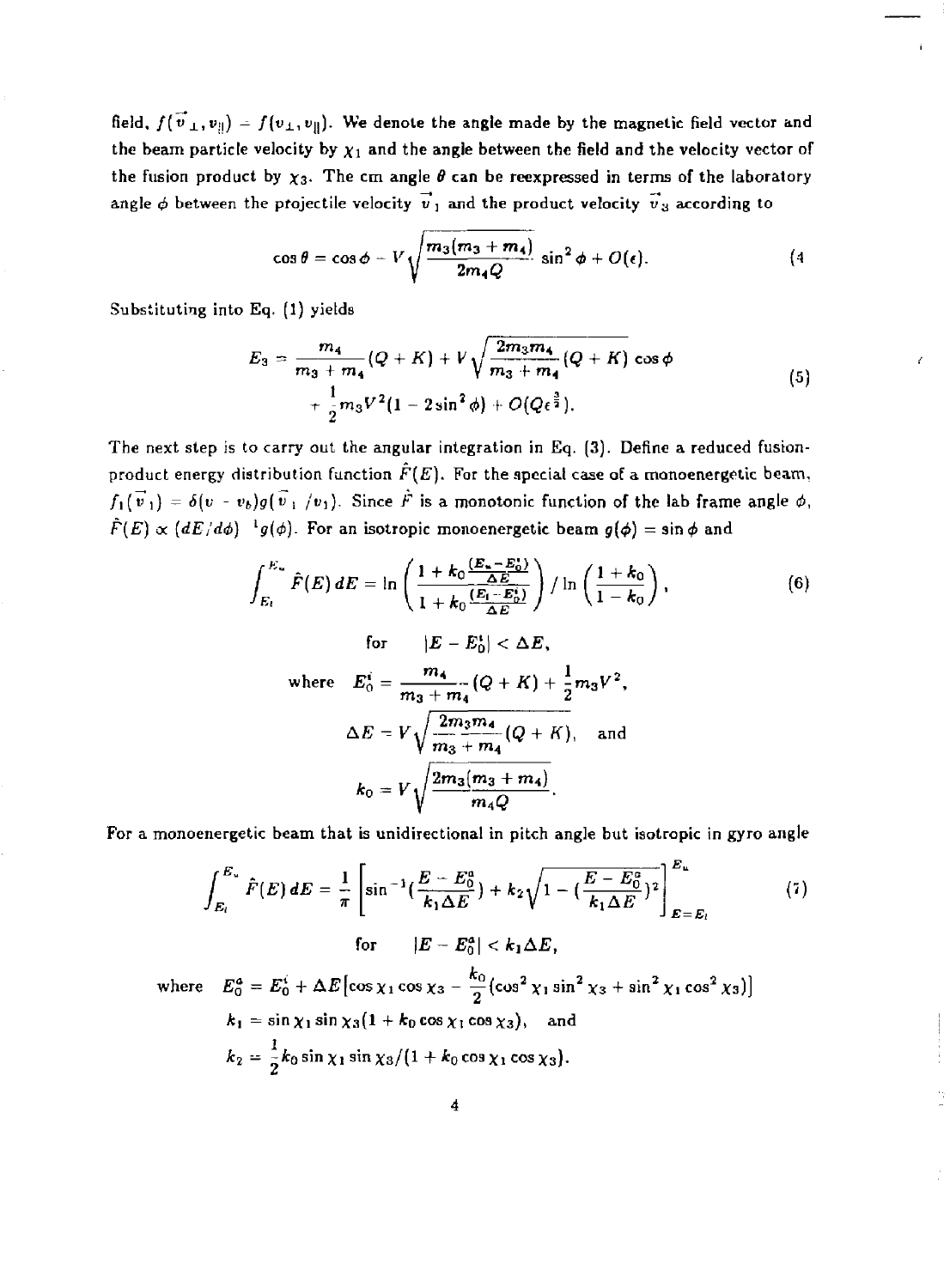The accuracy of Eq. (7) was tested by integrating it numerically over  $\sin \chi_1 d\chi_1$  to recover the isotropic distribution Eq. (6). The final result for the fusion-product energy distribution function is found by taking the weighted average of reduced distribution functions

$$
F(E_3) = \int dE_1 \,\sigma(E_1) E_1 f_1(E_1) \,\hat{F}(E_3, E_1). \tag{8}
$$

If the beam distribution function  $f_1(E_1)$  decreases rapidly with energy [e.g., if  $f_1(E_1)$ ] is a Boltzmann distribution], then the weighting factor  $\sigma(E_1)E_1f_1(E_1)$  peaks strongly for some energy  $E_1 - E_{peak}$  and the fusion-product energy distribution function is approximately

$$
F(E_3) \simeq \tilde{F}(E_3, E_{peak}). \tag{9}
$$

The relation Eq. (9) is useful for qualitative interpretation of 15 MeV proton spectra produced during ICRF heating.

The reduced distribution functions Eqs. (7) and (6) are plotted in Figs. 1a and 1b. The physical origin of the twin lobes (Fig. 1a) for a perpendicular beam distribution viewed in the perpendicular plane is that the probability of a reaction is constant over a gyro period but more of the orbit forms an angle  $\theta$  near  $|\cos \theta| = 1$  than near  $\sin \theta = 0$ (Fig. lc).

#### 3. EXPERIMENT

In the experiment, <sup>3</sup>He minority ions were heated in a bulk deuterium plasma by magnetosonic fast waves [13]. 15 MeV protons produced by the  $d(^3He,p)\alpha$  fusion reaction were detected with a proton spectrometer used previously on PLT [14]. The spectrometer was modified to use a surface barrier detector with a depleted region of 1800  $\mu$ m, so that protons with energies up to 20 MeV deposited their full energy in the depleted region of the detector. The previous apparatus only collected the full energy of protons with less than 15.5 MeV. The spectrometer was collimated to measure perpendicular protons (collimator  $FWHM = 6.5^{\circ}$ ) produced in the plasma between major radii of approximately 102 cm and 140 cm, with nearly constant detection efficiency over this range [14]. The  $^3{\rm He}$  cyclotron layer was at major radii of 125-143 cm for these discharges.

The measured 15 MeV proton spectra exhibit a broad, two-lobed structure (Fig. 2a) for discharges characterized by plasma currents of  $500-550$  kA, toroidal fields of  $28-32$  kG, line-average electron densities of  $1.7-3.0 \times 10^{13} \text{ cm}^{-3}$ , ICRF powers of 100–500 kW at 30 MHz, and d( $^3$ He,p) $\alpha$  reaction rates of  $\sim 10^{11}$  sec<sup>-1</sup>. In contrast, co-injection of a 40 keV deuterium neutral beam into *n* deuterium and <sup>3</sup>He plasma in the absence of ICRF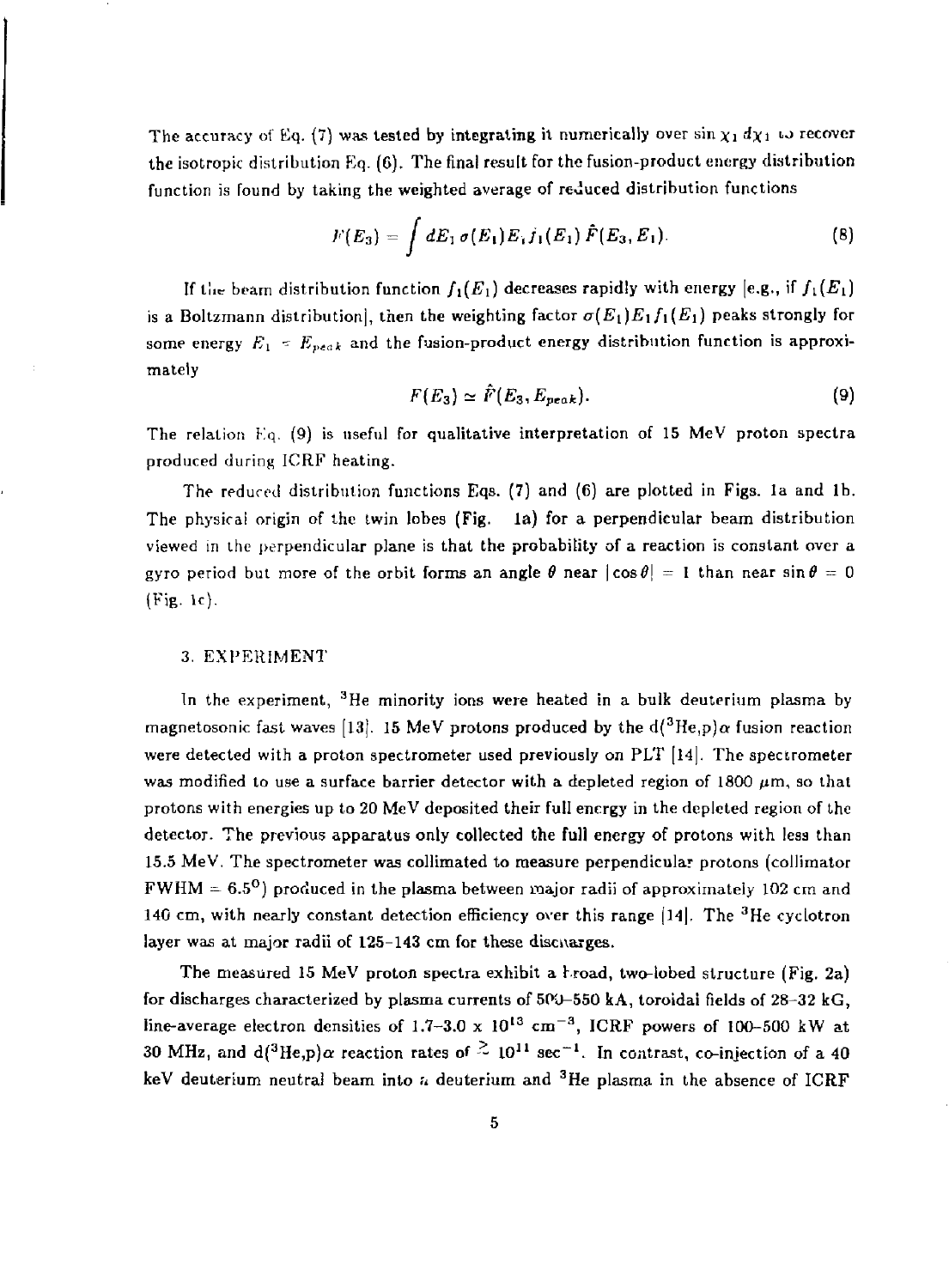produced a relatively narrow 15 MeV proton spectrum with a single peak (Fig. 2b). The width of the proton spectrum during ICRF was found to depend less sensitively on electron density, ICRF power, toroidal magnetic field, and <sup>3</sup>He density than the d(<sup>3</sup>He,p) $\alpha$ reaction rate (Fig. 3). Operation of the spectrometer was restricted to a relatively narrow parameter regime by the requirement that the reaction rate be sufficiently large for statistically significant measurements but sufficiently small to avoid appreciable pulse pile-up The ratio of counts in the low energy peak to the number of counts in the central minimm was 1.68  $\pm$  0.29 for discharges with full spectral width  $\geq$  2.7 MeV; the ratio of counts in the high energy peak to counts in the central minimum was  $1.38 \pm 0.22$ .

#### •!. DISCUSSION

A twin-lobed spectrum cannot be produced by an isotropic beam. Although these spectra] measurements of protons at a single angle of escape do not provide enough information to determine uniquely the direction of anisotropy of the  $^3\mathrm{He}$  tail, they are consistent with theoretical predictions of a perpendicular anisotropic tail [14,17]. The spacing of the lobes implies that perpendicular <sup>3</sup>He ions with energy of  $\sim$  40 keV in the case of the most closely spaced peaks and  $\sim 300$  keV in the case of the most widely spaced peaks made the dominant contribution to the observed proton spectra. Theoretically, the <sup>3</sup>He distribution is predicted to be perpendicular for energies  $\leq 20 Z_{\rm s}^{\rm T}$ ,  $T_{\rm c} \sim 30$  keV [17]. The instrumental resolution was too poor in these experiments to determine the minimum energy at which anisotropy exists. The ratio of counts between lobes to the number of counts in the peaks implies that the isotropic contribution to the observed spectrum is less than 10% of the perpendicular contribution.

The observation that the proton spectral width is less sensitve to the parameters affecting <sup>3</sup>He tail heating than the d( ${}^{3}$ He,p) $\alpha$  reaction rate (Fig. 3) is consistent with theoretical expectations. Asymptotic analysis |l8j of Eq. (8) using an analytical fit to the cross section  $\sigma$  [19] and the assumed <sup>3</sup>He distribution function  $f_1(E_1) \propto \exp(-E/T)$ , where  $T$  is the tail temperature, indicates that the energy  $E_{peak}$  for which the weighting factor  $\sigma Ef$  is maximized depends on tail temperature according to  $E_{peak} \simeq 14(\text{keV})^{\frac{1}{3}}T^{\frac{2}{3}}$ . This implies that the spectral width scales approximately as  $T^{\frac{1}{3}}$ . In contrast to this weak algebraic dependence on tail temperature, the analysis predicts a strong exponential dependence of the d(<sup>3</sup>He,p) $\alpha$  reaction rate  $R_{dHe}$  on tail temperature,  $R_{dHe} \sim \exp[-43(\text{keV}/T)^{\frac{1}{5}}]$ . The reaction rate also depends on the number density of  $^3{\rm He}$  tail ions, while the proton spectrum produced by the minority tail depends on tail temperature alone. Combining expressions,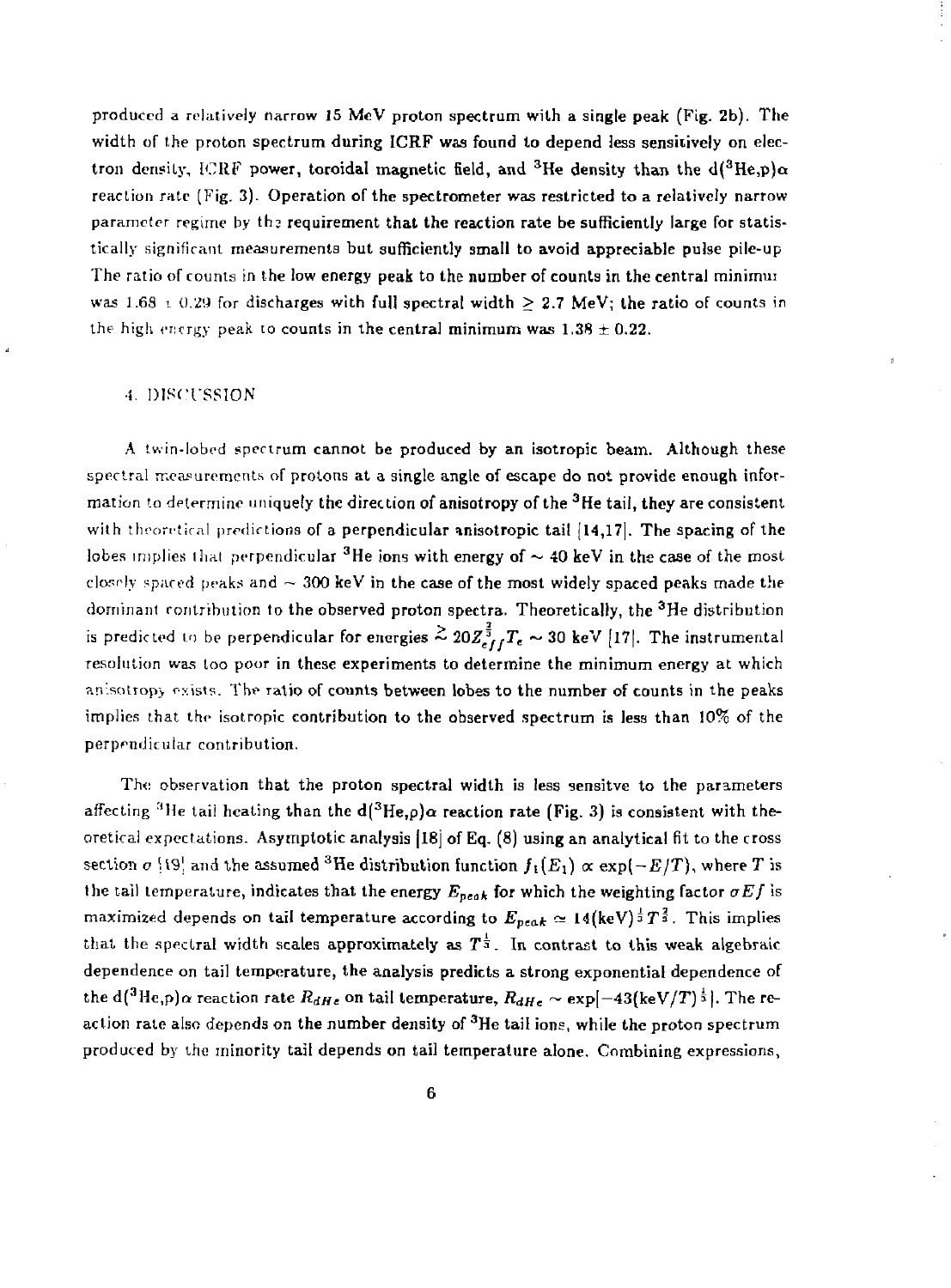the spectral width *W* is expected to scale with reaction rate *R* and <sup>3</sup>He density n as

$$
W_2 = W_1[1 + 0.023T_1^{\frac{1}{3}}\ln(\frac{n_2R_1}{n_1R_2})]^{-1}.
$$
 (10)

The predictions of Eq. (10) are plotted in Fig. 3 using the measured value of the reaction rate and a single normalization  $(W_1 = 3.0 \text{MeV}, R_1 = 4 \times 10^{11} \text{sec}^{-1}, n_1 \simeq 1.0 \times 10^{12} \text{cm}^{-3}$ .  $T_i \approx 40 \text{keV}$  is implied by  $W_1 = 3.0 \text{ MeV}$ ). A major uncertainty in the application of Eq. (10) is determination of the  $^3\mathrm{He}$  density, which was estimated from the rise in electron density when neutral <sup>3</sup>He was puffed into the vacuum vessel  $\sim$  50 ms prior to the ICRF pulse, but which differs from this value due to <sup>3</sup>He pumping and desorption [20]. The measured scaling of spectral width with reaction rate is consistent with the theoretical prediction of Eq. (10) within the experimental error (Fig. 3). When the <sup>3</sup>He gas puff was reduced so that the density rise was below the minimum detectable level  $(\Delta \bar{n}_e \tilde{\leq})$  $0.2 \times 10^{12}$  cm<sup>-3</sup>) (Fig. 3d), the spectral width broadened slightly, implying that the tail temperature continued to rise with decreasing  $3$ He concentration; but the reaction rate fell, implying that the reduction in number density of <sup>3</sup>He ions had a stronger effect on the reac; on rate than the increase in tail temperature.

The probable explanation for the asymmetric, downward-shifted proton spectra observed previously in PLT  $[14]$  is that the thinner detector used in those experiments failed to collect the full energy of the protons in the upper lobe of the distribution (Fig. 4).

#### 5. CONCLUSION

Measurements of the spectrum of 15 MeV protons produced during fast wave minority heating in the PLT tokamak indicate that  $\stackrel{>}{\sim}$  90% of  $\sim$  200 keV  $^3$ He ions near the major radius of the device are anisotropic in velocity space. The width of the proton spectrum is increased by increasing the RF power, by reducing the electron or  ${}^{3}$ He density, and by adjusting the toroidal field so that the  $^3{\rm He}$  resonance layer is in the center of the discharge, but measurements of the  $d^3He$ ,  $p$ ) $\alpha$  reaction rate are much more sensitive to changes in tail temperature than are the spectral measurements. The tail temperature implied by the spectral measurements is typically between 30 and 50 keV.

#### ACKNOWLEDGMENTS

The author thanks J.D. Strachan for suggesting this problem and for critically reading the manuscript and G. Hammett, R.E. Chrien, D. Hwang, and D. Slaughter for helpful discussions. H.H.Towner graciously shared his notes and G. Estepp provided technical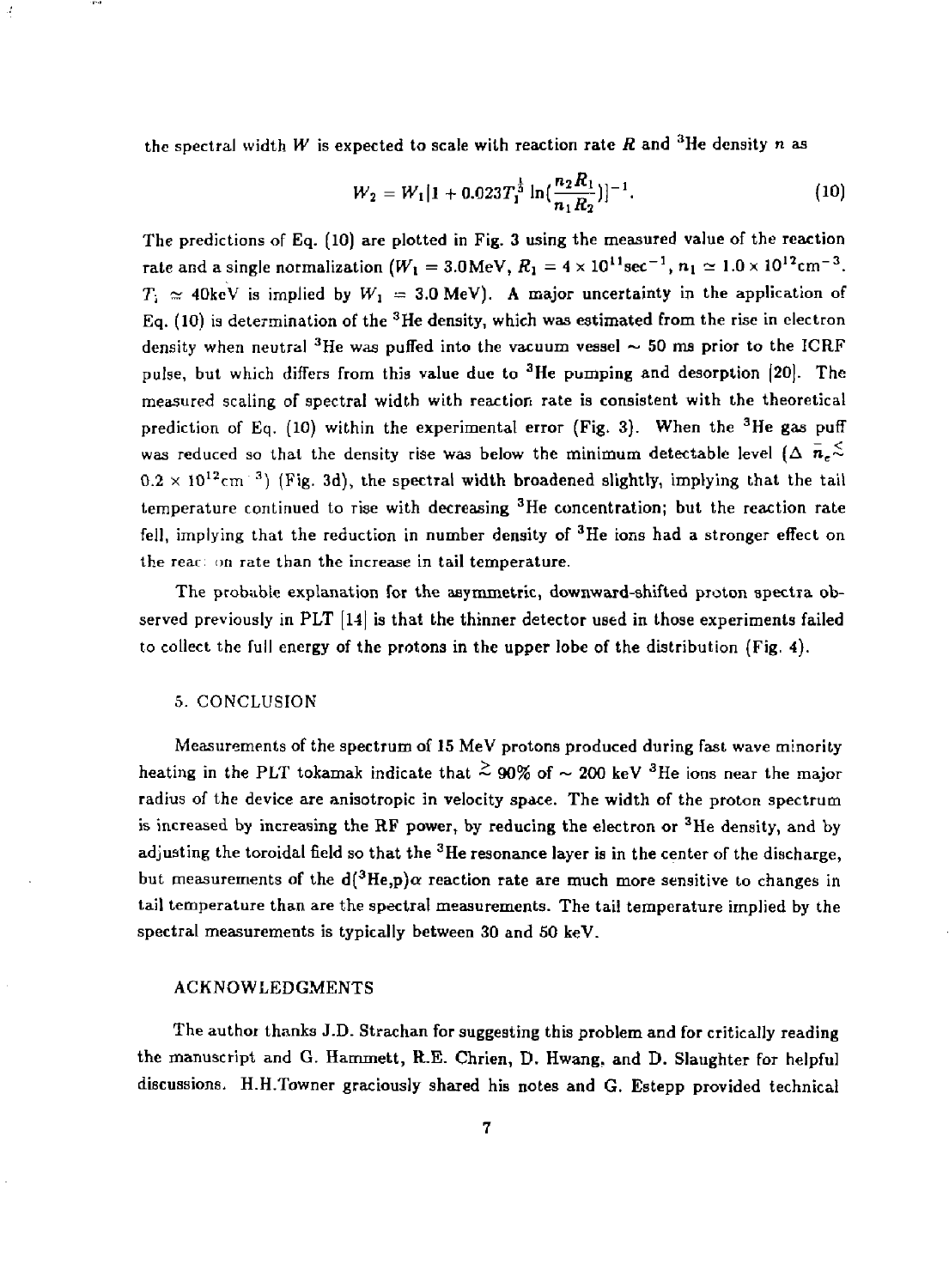assistance. The support of the PLT and ICRF groups under J. Hosea and the Neutral Beam group und>-r G. Schilling are gratefully acknowledged, with special credit due J.R. Wilson and P. Coiestock for forming the plasmas diagnosed in this experiment. This work was supported by U.S. Department of Energy Contract No. DE-AC02-78-CHO-3073.

ď

Î.  $\mathbf{i}$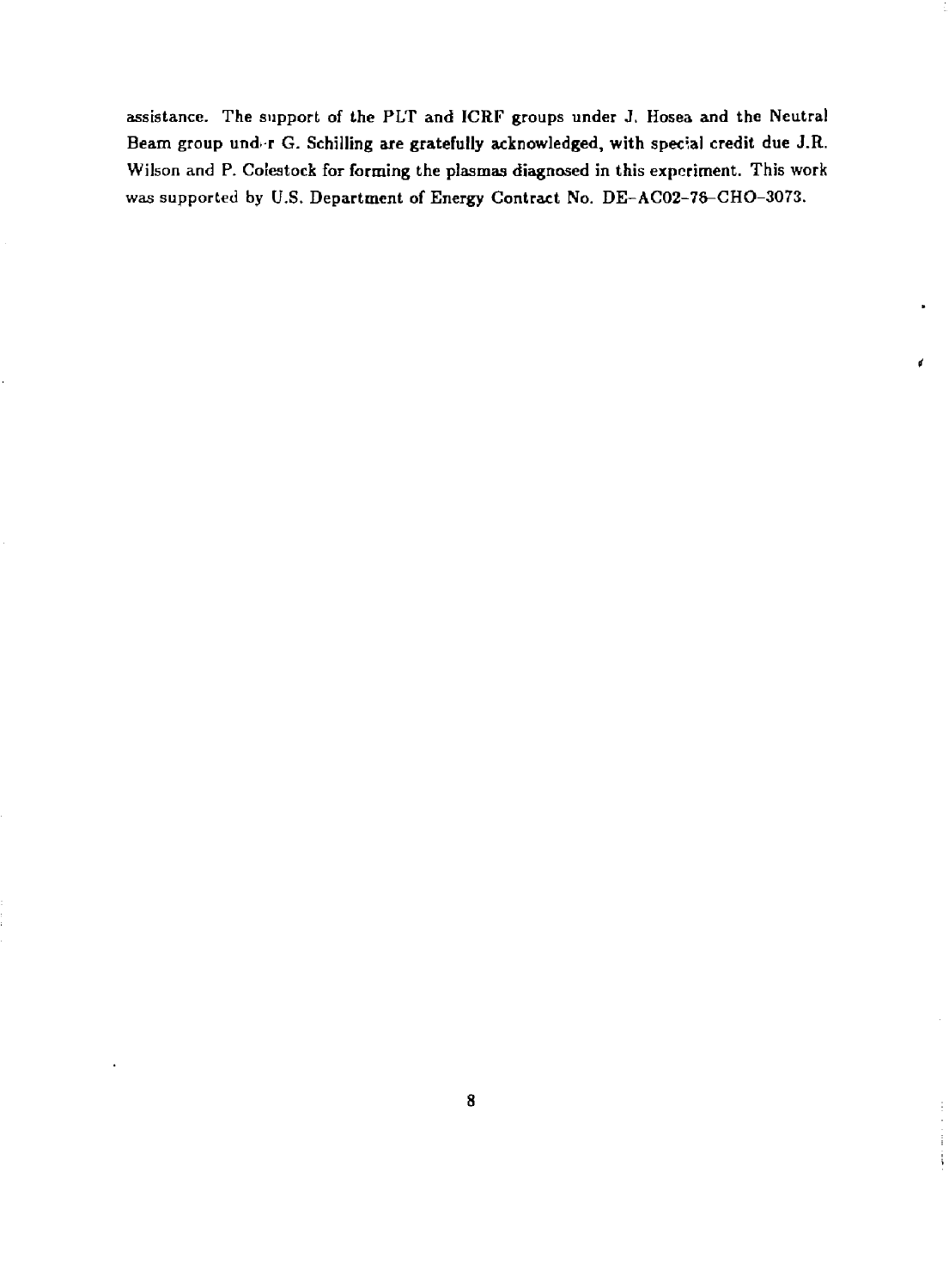#### References

- [1] BRYSK, H., Plasma Physics 15 (1973) 611, and references therein.
- [2] LEHNER, G., POHL, F., Neutrons from D-D Reactions as a Tool for Plasma Diagnostics, Inst. Plasmaphysik Rep. IPP 1/60 (1967).
- [3] TOWNER, H.H., JASSBY, D.L., Trans. Am. Nucl. Soc. 22 (1975) 74.
- J4j STRACHAN, J.D., et a)., in K.H. Bocihoff (ed.), *Nuclear Data for Science and Technology* (ECSC, Brussels, 1983) 313.
- 51 CONNER, J.P., et al., in Proc. 2nd U.N. Conf. (United Nations, Geneva, 1958) 32, 297.
- ;6i ROSE, B., et al., Nature 181 (1958) 1630.
- |7| STRACHAN, J.D., et al., Nature 279 (1979) 626.
- 18] WAGNER, F., et al., in *Plasma Physics and Controlled Nuclear Fusion Research*  (IAEA, Baltimore, 1983) Vol. I, 43.
- [9| GOLUBEV, V.I., et al., JETP Lett. 37 (1983) 20.
- [10] FOOTE, J.H., Nucl. Fusion 19 (1979) 1215.
- [11] CHRIEN, R.E., et al., Phys. Rev. Lett 46 (1981) 535.
- |12' HWANG, D.Q., et al., in *Plasma Physics and Controlled Nuclear Fusion Research*  (IAEA, Baltimore, 1983) Vol. II, 3.
- [13: KOSEA, J., et al., in *Plasma Physics and Controlled Nuclear Fusion Research* (IAEA, Vienna, 1981), Vol. II, 95.
- jl4| CHRIEN, R.E., STRACHAN, J.D., Phys. Fluids 26 (1983) 1953.
- [15] CONNER, J.P., BONNER, T.W., SMITH, J.R., Phys. Rev. 88 (1952) 468.
- [16] BONNER, T.W., CONNER, J.P., LILLIE, A.B., Phys. Rev. 88 (1952) 473.
- (I7j STIX, T.H., Nucl. Fusion 15 (1975) 737.
- [18] A similar analysis for the  $d(d,n)$  fusion reaction is found in POST, R.F., Revs. Modern Phys. 28 (1956) 338.
- [19| MILEY, G.H., TOWNER, H., IVICH, N., Fusion Cross Section and Reactivities, Rept. COO-2218-17 (University of Illinois, Urbana, 111., 1974).
- [20] CHRIEN, R.E., et al., Nucl. Fusion 21 (1981) 1661.
- (21) CHRIEN, R.E., Ph.D. Thesis, Princeton University, 1982, 46.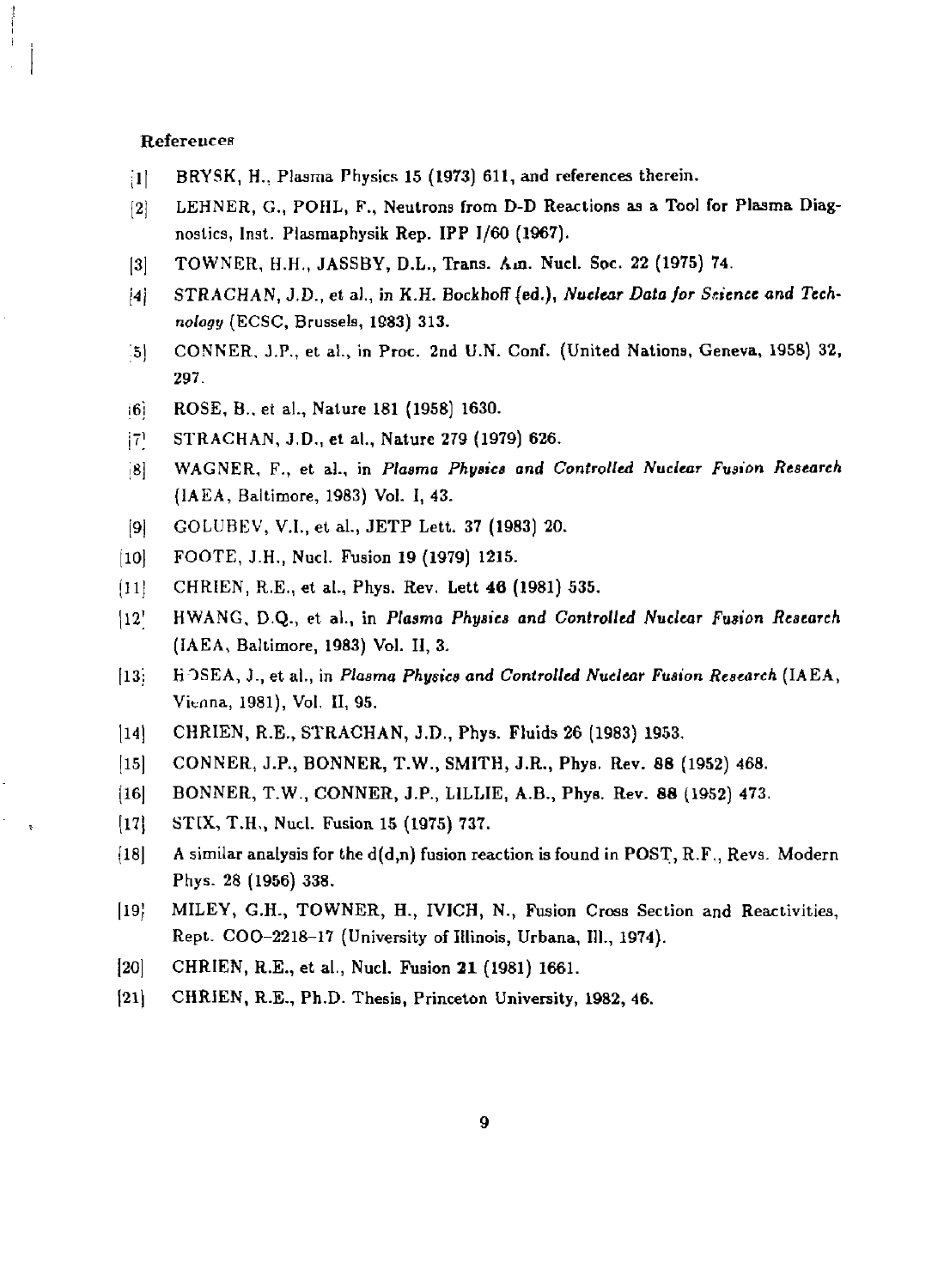#### Figure Captious

*Fig.* 1a. Spectrum of protons emitted perpendicular to the magnetic field  $(x_3 = \pi/2)$  by  $d^{3}He, p/\alpha$  fusion reactions between an anisotropic  $(\chi_1 = \pi/2)$ , monoenergetic (200 keV) <sup>3</sup>He beam and a cold deuterium plasma. The asymmetry between the higher energy and *lower energy* peaks originates in the transformation from the cm *frame to the laboratory frame.* 

*Fig. 1b.* Spectrum of protons emitted perpendicular to the magnetic field by  $d^3$ He,p) $\alpha$ *fusion reactions between an isotropic monoenergetic (200 keV) 3He beam and* a *cold* dtu*terium plasma.* 

Fig. it. Physical explanation for *the twin-lobed structure of a proton spectrum produced by an anisotropic perpendicular beam. Although the probability that a reaction occurs is constant during a beam ion's circular gyromotion*,  $\vec{v}_1 \cdot \vec{v}_3$  does not vary uniformly during *a gyro period, causing more ions to be emitted with* a maximal Doppier shift than without *any shift.* 

*Fig. 2a.,* Proton spectrum during <sup>3</sup>He minority ICRF heating (240 k *W)* in a discharge *with*  $I_{\phi}$  500 *kA,*  $n_{e}$  = 2.7  $\times$  10<sup>13</sup> cm<sup>-3</sup>, and  $B_{\phi}$  = 30.5 kG. The curve is the spectrum *produced by an anisotropic perpendicular 3He beam with maximum energy of 400 keV*  ana temperature of 30 keV. The absolute accuracy of the energy measurement is  $\pm 2.5\%$ ; *the resolution of the spectrometer is 0.5 MeV (full line-width).* 

*Fig.* 2b. *Proton spectrum during co-injection of a 40 keV deuterium neutral beam into a deuterium and 3He plasma in the absence of ICRF. The curve is the spectrum produced by an isotropic. 40 keV deuterium beam with a classical siowing-down distribution*  $(f(v) \propto$ *v~\*).* 

*Fig. 3. 15 MeV proton spectral width and*  $d^3$ *He,p)* $\alpha$  *reaction rate versus lineaverage electron density (a), toroidal held (b), ICRF power (c), and estimated line-average*  <sup>3</sup>*lle density (d) with the other parameters held constant. I<sub>s</sub>*  $\simeq$  *500kA. The dashed curve through the reaction rate data is the fit used* to *calculate the spectral width predicted by the asymptotic analysis of Sec. 4 (solid* curvesj.

*Fig. 4. A good fit to the asymmetric proton spectrum measured previously [14] is* found *by assuming that the* true *proton spectrum was produced by an anisotropic perpeiiJicular 3He beam with maximum energy 400 keV and temperature 50 keV but that*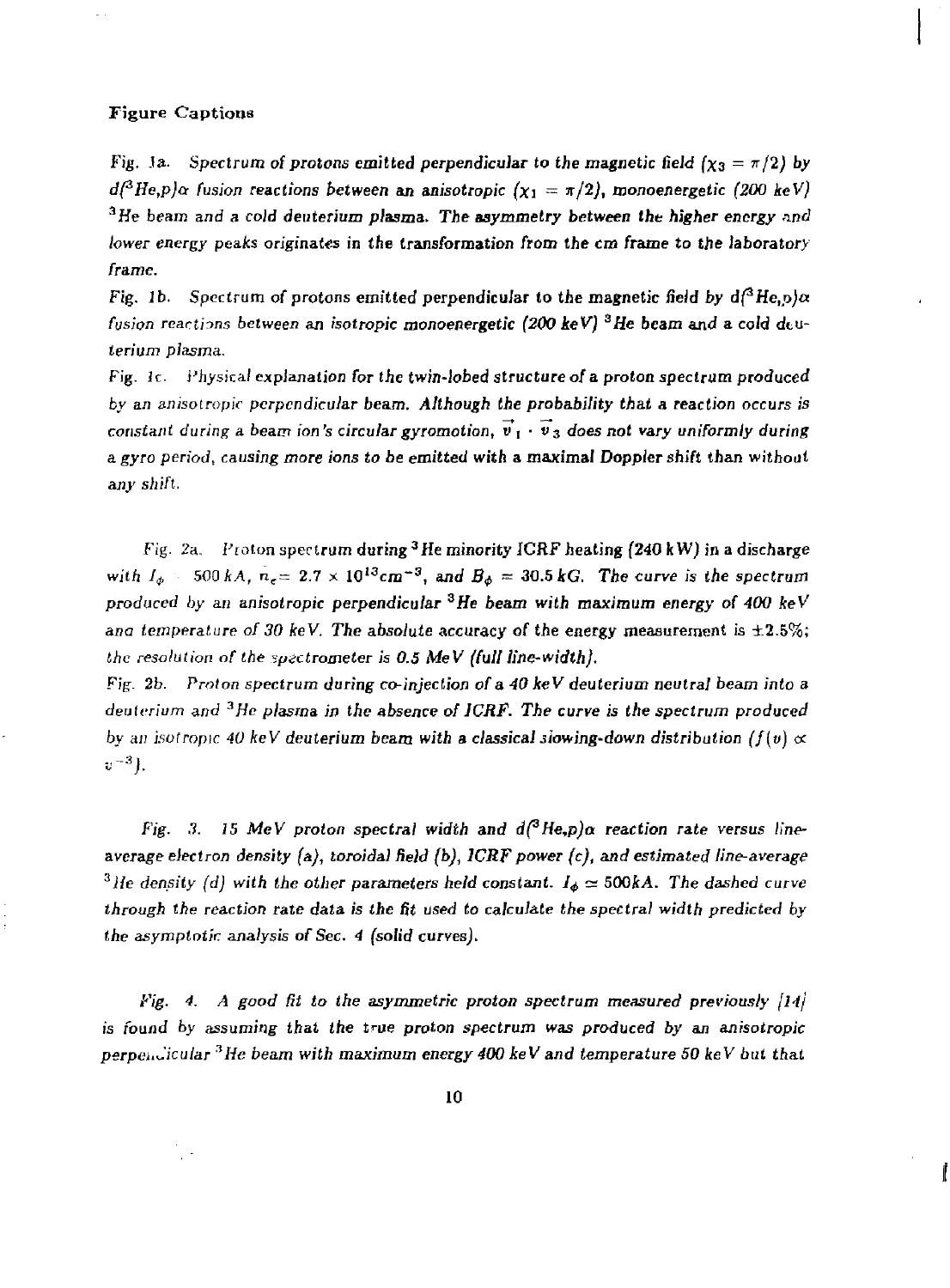this spectrum was *distorted by* a *thin detector with ihe model response* 

 $\label{eq:2} \begin{array}{c} \mathcal{A} \\ \mathcal{A} \\ \mathcal{A} \end{array}$ 

 $\frac{1}{2}$ 

J. x

t

f,

ž

$$
E_{det} = \begin{cases} E_p, & \text{if } E_p \leq 15.4 \text{MeV}; \\ 3(15.4 \text{MeV} - 2E_p), & \text{if } E_p > 15.4 \text{MeV}. \end{cases}
$$

*The model detector response* is baaed *on calculations* summarized in Fig, *2.5 of \2l\. The*  counts below 12.5 MeV in the data are thought to be protons that lose energy in the walls *of the collimator*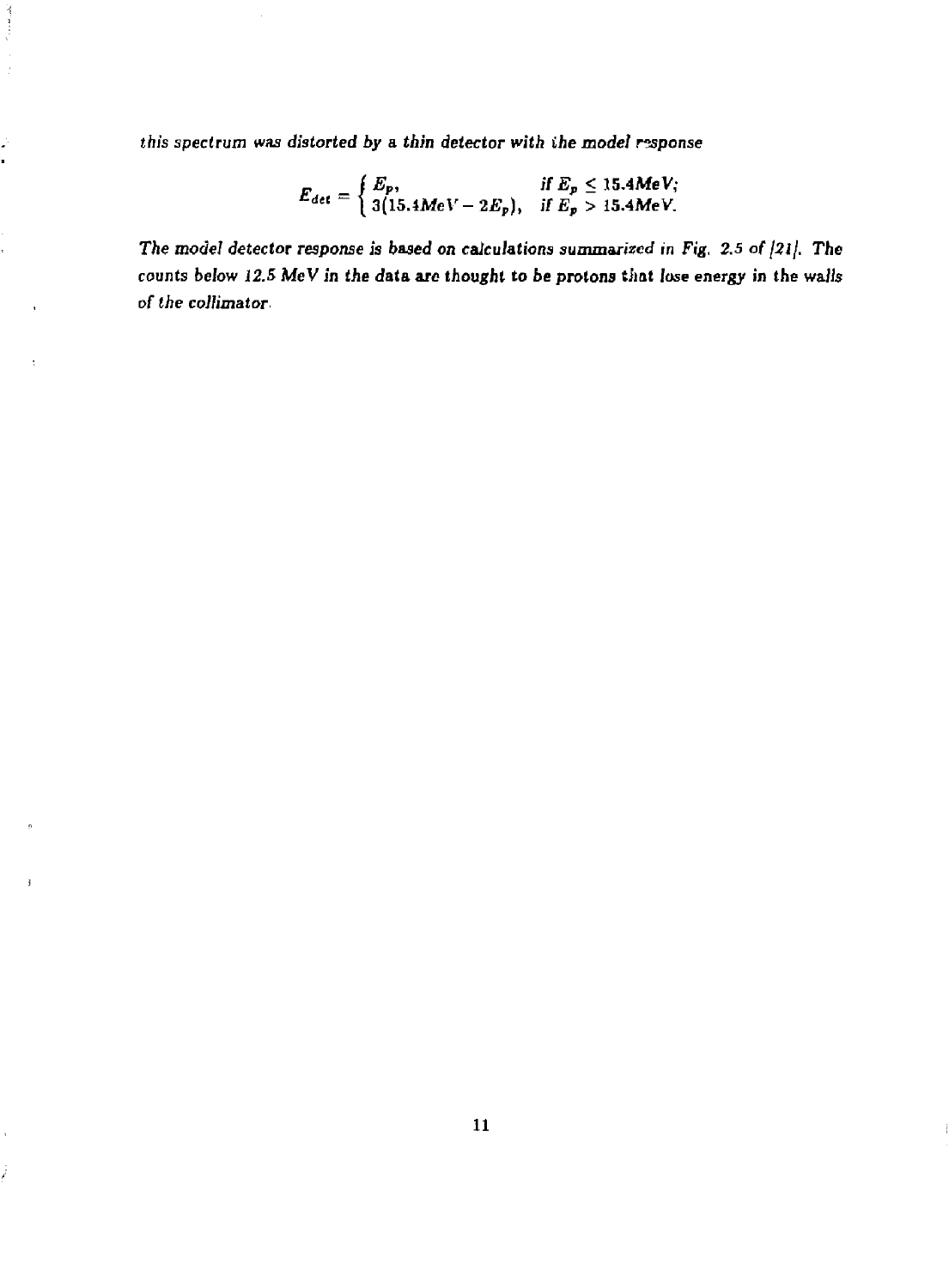

 $\alpha$  ,  $\alpha$  ,  $\alpha$  , and  $\alpha$ 

 $\sim$ 

 $\alpha$  ,  $\alpha$  ,  $\alpha$  ,  $\alpha$  ,  $\alpha$  ,  $\alpha$ 

 $\Delta \sim 10^{11}$  km s  $^{-1}$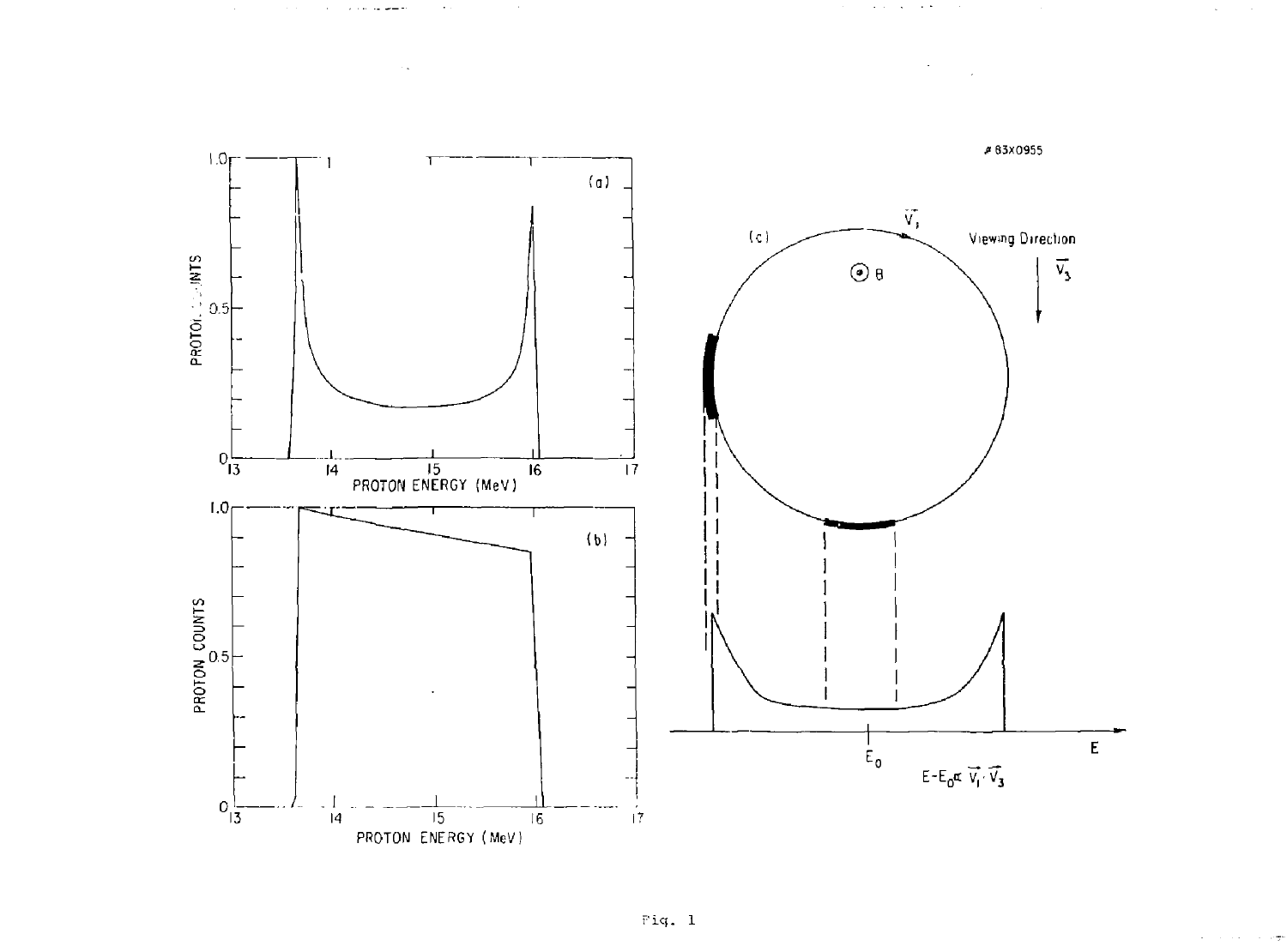

 $\frac{1}{2}$ 

 $\frac{1}{2}$ 

ı

Fig.  $2$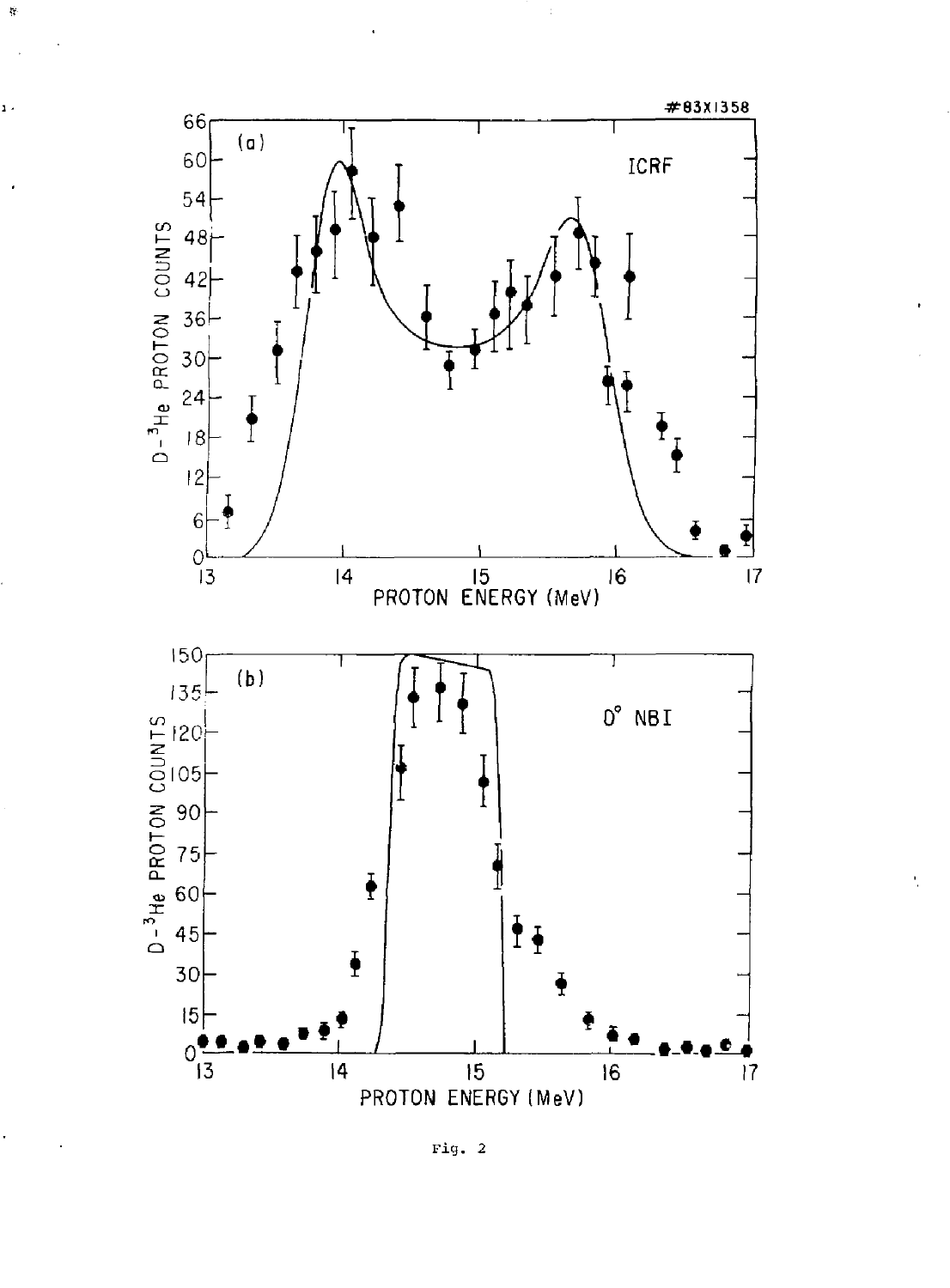

Fig. 3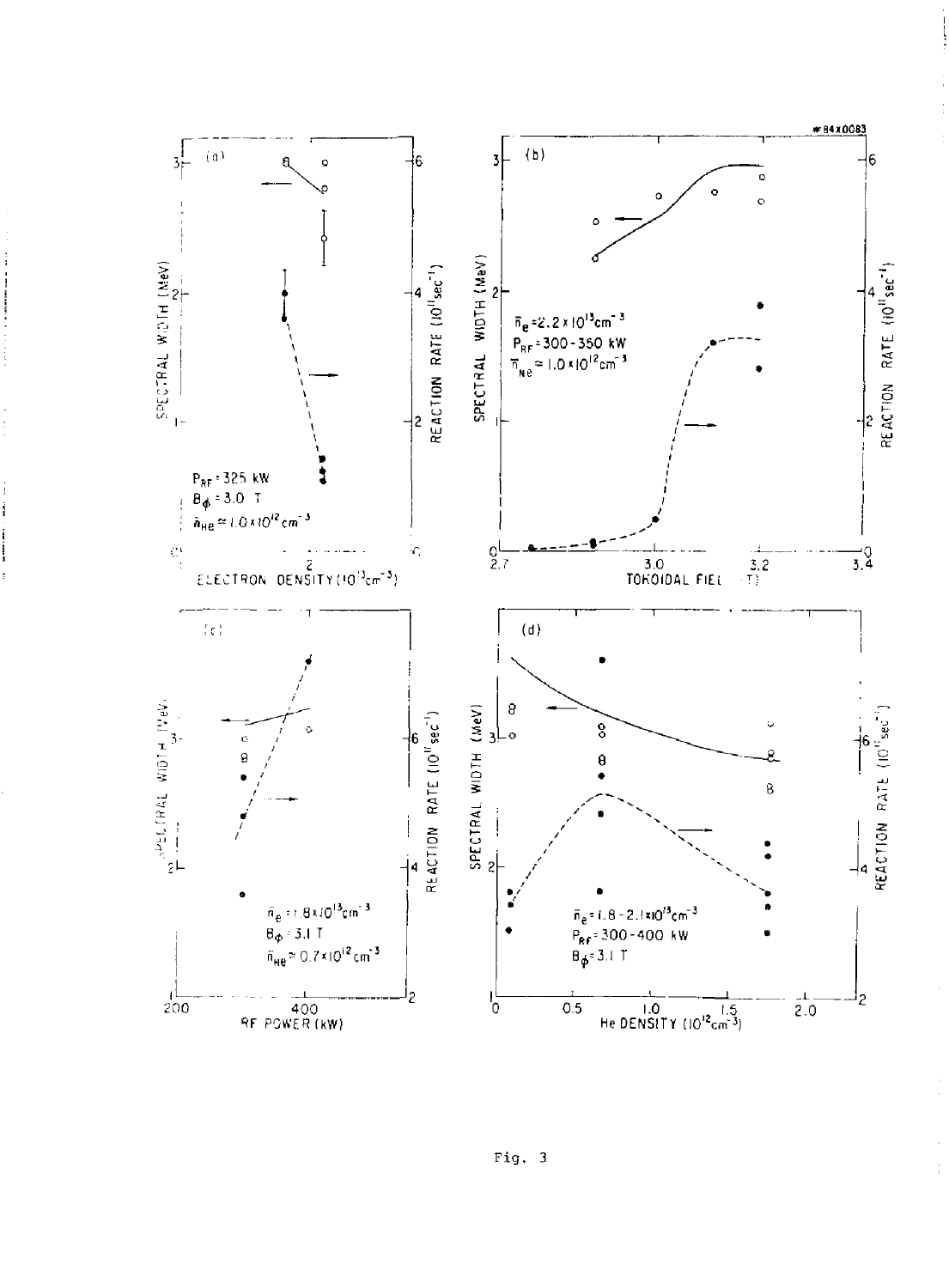

 $\sqrt{2}$  ,  $\sqrt{3}$ 

 $\omega_{\rm c}$ 

 $\hat{\gamma}$ 

 $\sim 10^{11}$  km  $^{-1}$